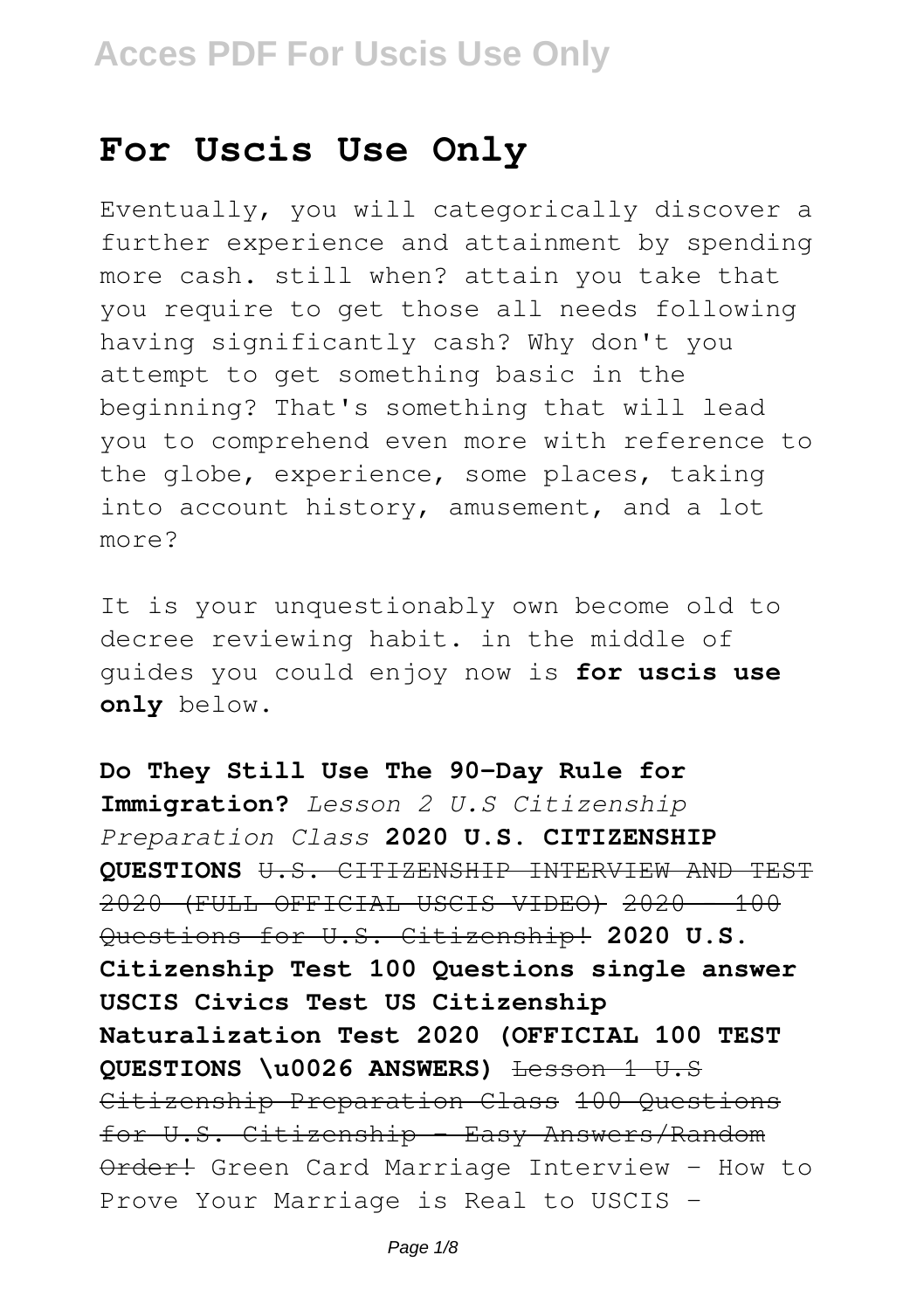GrayLaw TV How Long Does a USCIS Background Check Take? USCIS Expedite Request - A Few Tips *What in the Hell is Going on at USCIS?* **Reading and Writing Vocabulary for the Naturalization Test (2020)** How Much Time for Immigration Interview after USCIS says your case to be Scheduled for Interview One Trick to See if Your Case Will Be Fast or Slow How Will I Know if USCIS Started on my Case *Green Card Medical Tips* US Citizenship Interview Practice 2020 *GREEN CARD INTERVIEW EXPERIENCE 2020 || How long did It take to get my Card?! US CITIZENSHIP TEST (for busy people). All questions and answers in 18 minutes* Should We Believe Stated USCIS Processing Times? *I 693 Medical Exam - When should you submit? Important for Adjustment of Status* How to book appointment for Biometric enrolment- CANADAWhat to do if my case is outside normal processing times? *Latest Immigration News: USCIS Fees, EOIR and Asylum Court Processing \\ NYC Immigration Lawyer* USCIS Interviews During COVID Pandemic *NOVEMBER 2020 Visa Bulletin Update and Predictions: What is coming next? HOW TO MAKE AN APPOINTMENT WITH USCIS(INFOPASS) USCIS Policy Alert: Officers Use Discretion to Deny Cases* **For Uscis Use Only** On Sept. 29, 2020, the U.S. District Court for the Northern District of California, in Immigration Legal Resource Center et al., v.Wolf, et al., 20-cv-05883-JWS, preliminarily enjoined DHS from implementing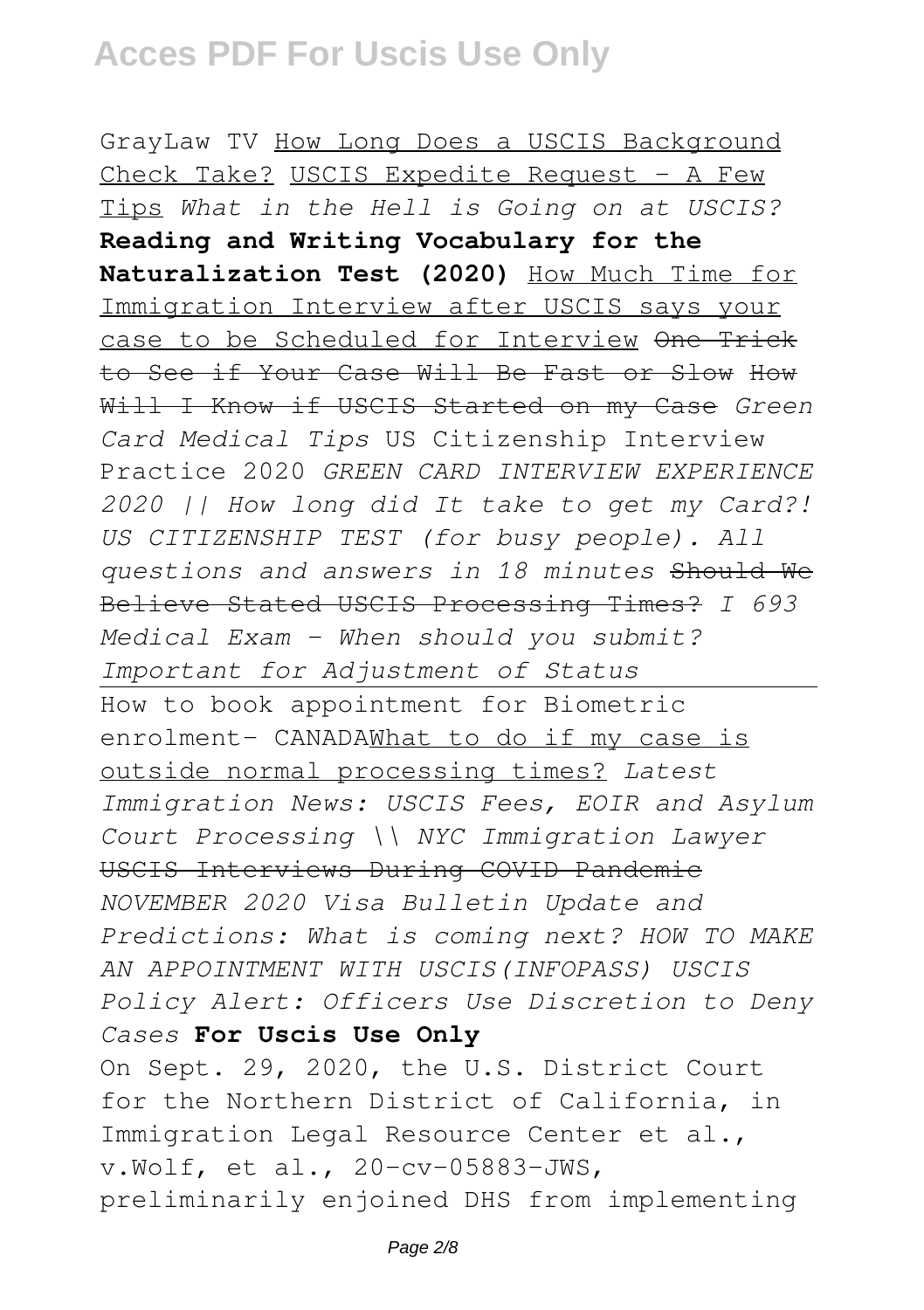or enforcing any part of the USCIS Fee Schedule and Changes to Certain Other Immigration Benefit Request Requirements rule.. While the rule is preliminarily enjoined, we will continue to:

#### **Home | USCIS**

For USCIS Use Only Remarks Re-Affirm N-400 Denial Re-Determine N-400 Denial START HERE - Type or print in black ink.

#### **For USCIS Use Only DRAFT - AILA**

For USCIS Use Only. The applicant is: Action Block. Receipt/Fee Stamp The applicant is approved to adopt an. orphan from (if specified): (Name of non-Hague Country) Approval Valid Until (mm/dd/yyyy): Select this box if F orm G-28I is attached. Attorney State Bar Number Attorney or Accredited Representative USCIS Online Account Number. Final Adjudicating Office:

#### **For USCIS Use Only - AILA**

For USCIS Use Only. Application for Temporary Protected Status . Department of Homeland Security . U.S. Citizenship and Immigration Services. USCIS Form I-821 . OMB No. 1615-0043 Expires 02/28/2017 START HERE - Type or print in black ink. Part 1. Type of Application (check one) Part 2. Information About You. This is my re-registration application for TPS. I was

## **For USCIS Use Only** Page 3/8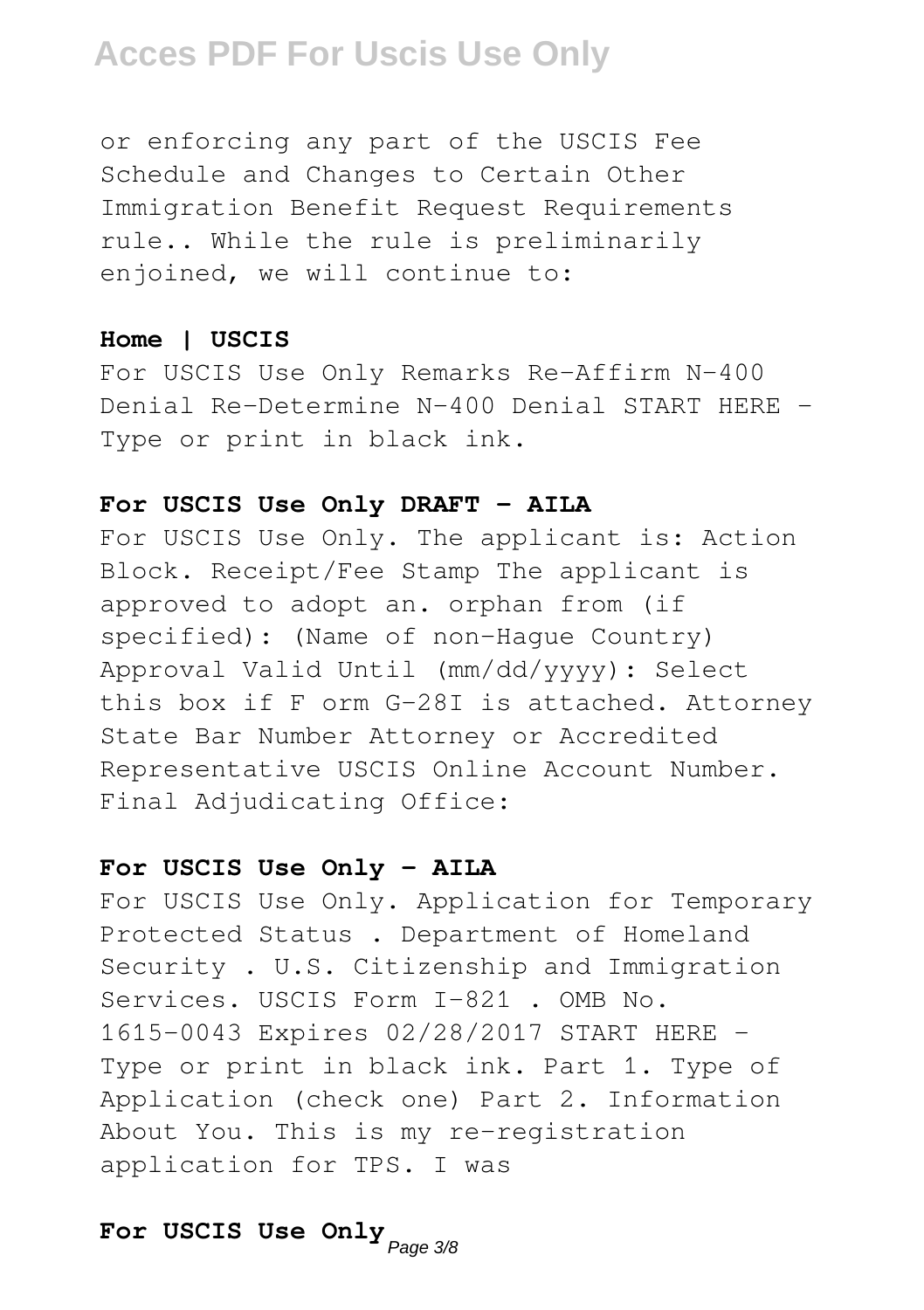PDF For Uscis Use Only For USCIS Use Only -AILA U.S. Citizenship and Immigration Services (USCIS) makes decisions on benefit and service requests that not only affect aliens and their future, but also the wellbeing of U.S. citizens, families, organizations, businesses, industries, localities, states, the nation, and international Page 6/24

### **For Uscis Use Only -**

### **portal-02.theconversionpros.com**

For USCIS Use Only - AILA For USCIS Use Only. Application for Temporary Protected Status. Department of Homeland Security. U.S. Citizenship and Immigration Services. USCIS Form I-821. OMB No. 1615-0043 Expires 02/28/2017. START HERE - Type or print in black ink. For USCIS Use Only Starting 10/13/20, we will only accept the 07/23/20 edition.

#### **For Uscis Use Only | www.uppercasing**

can get and get this for uscis use only sooner is that this is the folder in soft file form. You can entry the books wherever you want even you are in the bus, office, home, and new places. But, you may not infatuation to involve or bring the photograph album print wherever you go. So, you won't have heavier sack to carry.

#### **For Uscis Use Only**

USCIS offers text-only versions of the civics Page 4/8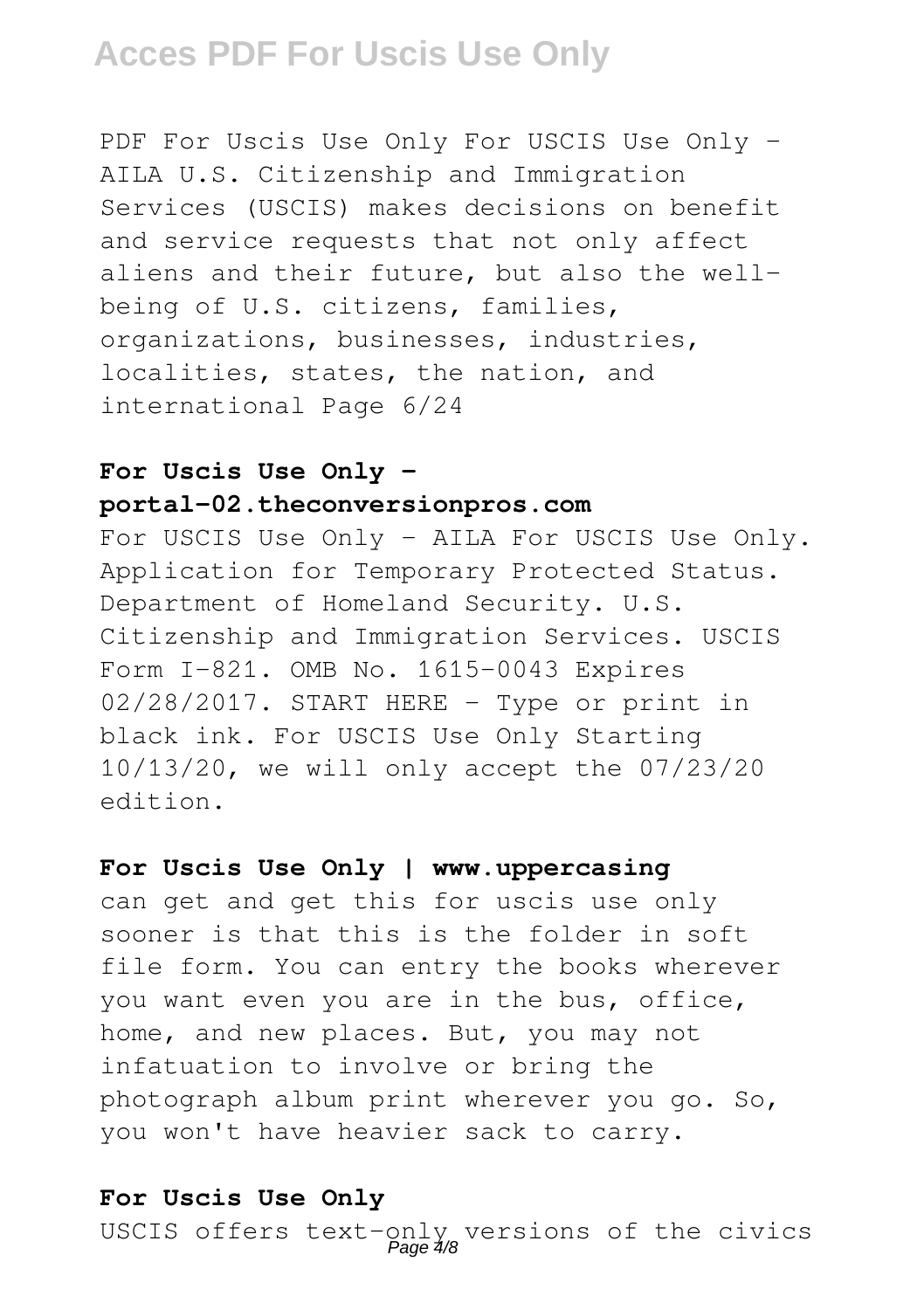questions and answers, and English reading and writing vocabulary words for the naturalization test. These text-only versions can be used with screen enlargers, screen readers, refreshable Braille displays, and most other accessibility products. 100 Civics Questions and Answers (TXT, 16.04 KB)

### **Citizenship Resources in Text-Only Format | USCIS**

Please see the USCIS.gov website on how to obtain documents from USCIS through the Freedom of Information Act (FOIA) process. What if I am overseas and not in possession of my Permanent Resident Card?

### **FAQs for USCIS and the London office - U.S. Embassy ...**

USCIS has a toll-free military help line, 877-CIS-4MIL (877-247-4645), TTY (800) 877-8339, and e-mail address at militaryinfo@uscis.dhs.gov exclusively for current members of the military and their families as well as veterans. Our representatives are available to answer calls Monday through Friday from 8 a.m. to 4 p.m. (Central), excluding federal holidays.

### **USCIS London office - U.S. Embassy & Consulates in the ...**

I will only use USCIS' electronic immigration system for official DHS or USCIS-related communications, notices, responses, or correspondence in relation to any immigration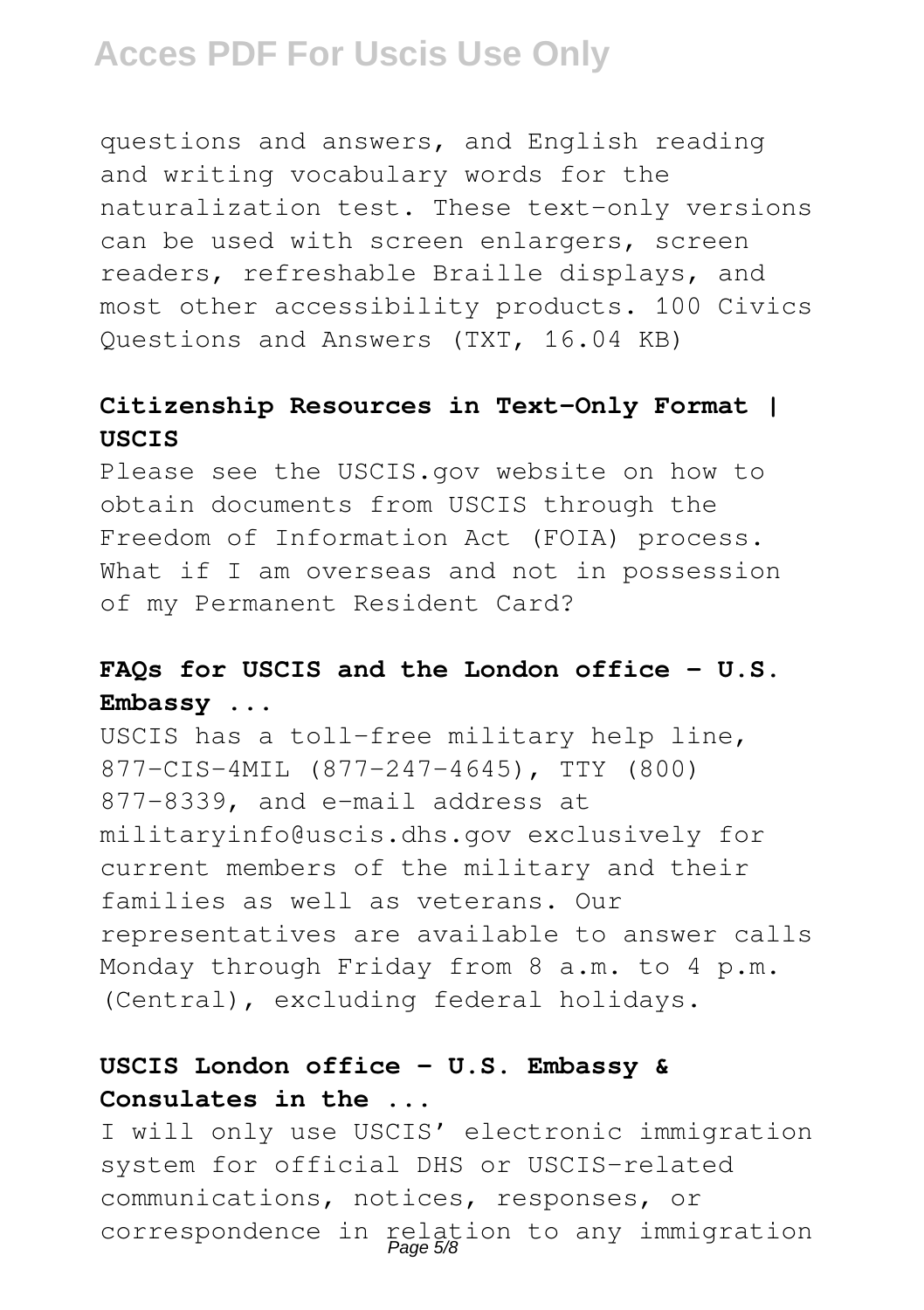application, petition, registration, or request; request for legal status or deferred action; relief from removal proceedings; request for advance parole or employment authorization; confirmation of employment eligibility; request a FOIA or Privacy Act response; payment of filing fees, biometric services fees, premium ...

#### **Citizenship and Immigration Services - Legal**

Do use black ink only. USCIS is very particular about the color of ink used to complete an application, which is why it's best to fill out the form electronically then print it afterward or use a service like Boundless, which will print out all your forms and documents, assembled precisely how the government prefers (learn more about our services). If you decide to complete your application by hand, make sure to use the correct color of ink to prevent any delays.

### **Guide to Form N-400 - Application for Naturalization ...**

USCIS says you are not required to complete the barcoded forms electronically, but immigrants are encouraged to use them and to visit the government's online form site. Remember the barcode captures only typed information; handwritten information is not captured by the barcode.

## **Tips for Filling Out USCIS Forms - ThoughtCo** Online Library For Uscis Use Only For Uscis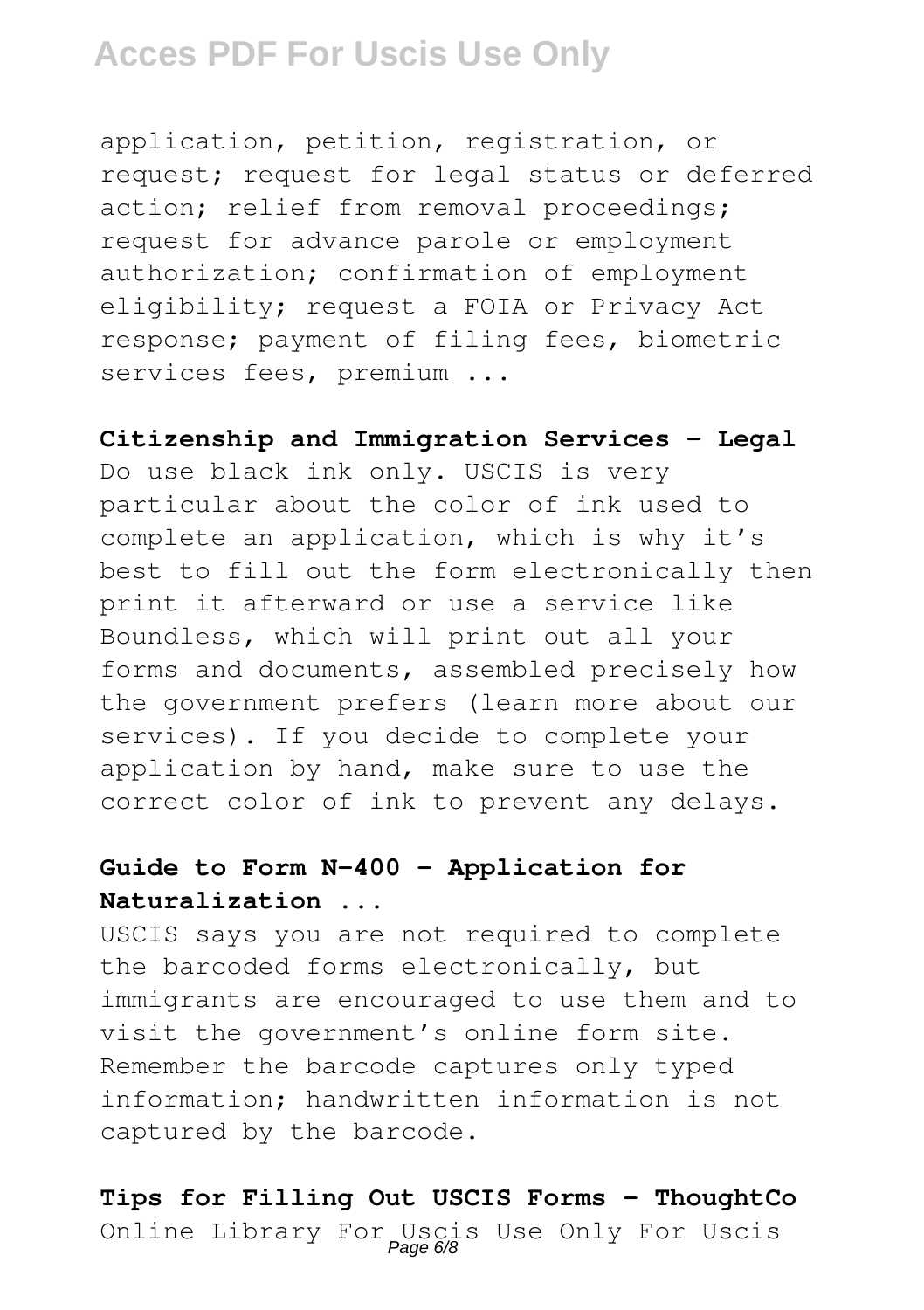Use Only Right here, we have countless books for uscis use only and collections to check out. We additionally provide variant types and with type of the books to browse. The agreeable book, fiction, history, novel, scientific research, as with ease as various other sorts of books are readily

**For Uscis Use Only - rcfdg.anadrol-results.co** For Uscis Use Only For USCIS Use Only. Form I-600A/I-600 Supplement 2 Edition 10/02/20. Page 1 of 2. Supplement 2, Consent to Disclose Information. Department of Homeland Security. U.S. Citizenship and Immigration Services. USCIS Form I-600A/I-600 Supplement 2. OMB No. 1615-0028 Expires 08/31/2022. For USCIS Use Only For USCIS Use Only. Form N ...

#### **For Uscis Use Only**

Today, the Department of Homeland Security (DHS) announced the transmission to the Federal Register of a notice of proposed rulemaking (NPRM) that would prioritize the selection of H-1B registrations (or petitions, if the registration process is suspended) based on corresponding wage levels in order to better protect the economic interests of U.S. workers, while still allowing U.S. employers ...